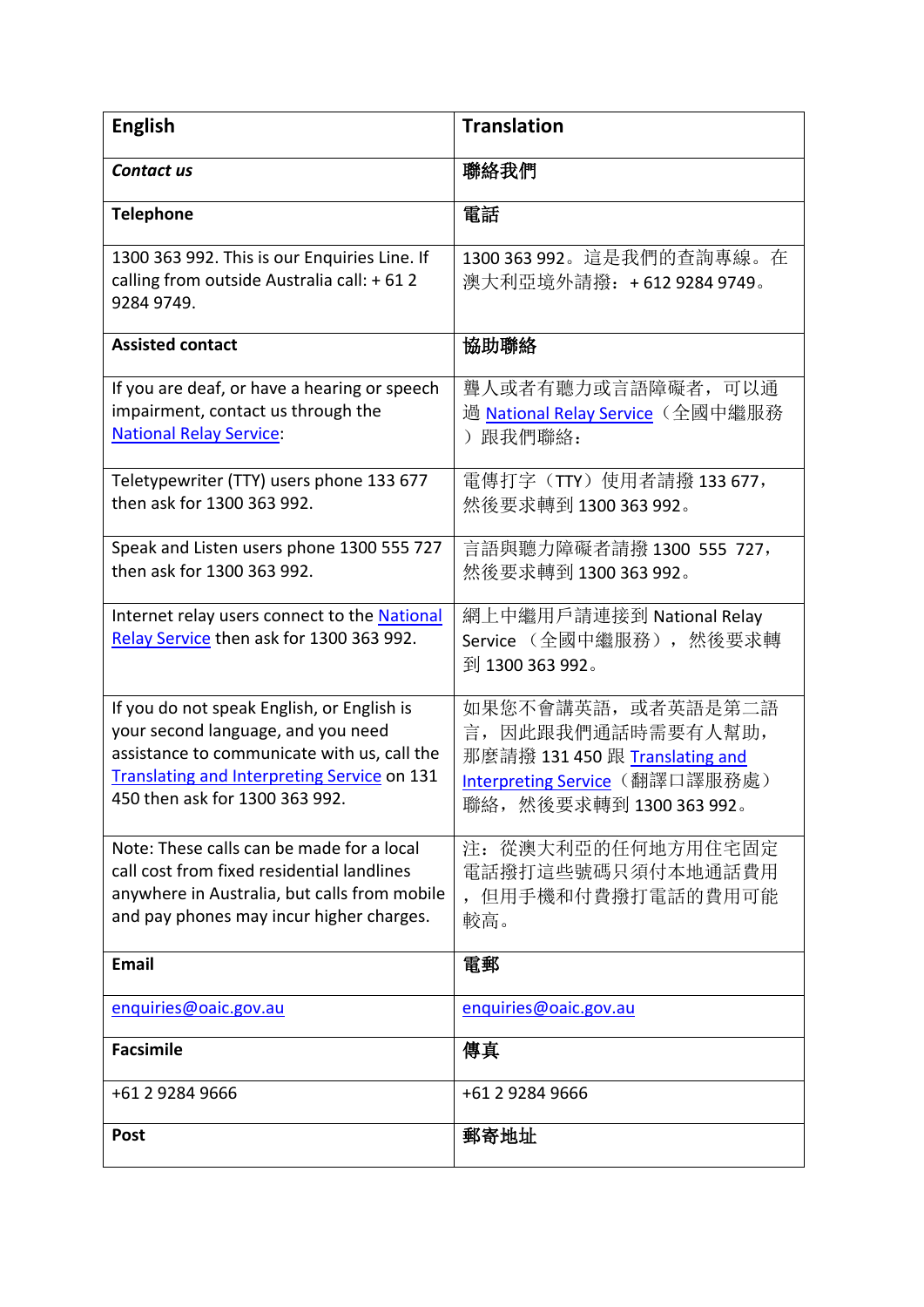| Sydney Office                                                                                                                                                                                                                                                             | Sydney Office                                                                                                                                  |
|---------------------------------------------------------------------------------------------------------------------------------------------------------------------------------------------------------------------------------------------------------------------------|------------------------------------------------------------------------------------------------------------------------------------------------|
| GPO Box 5218 Sydney NSW 2001                                                                                                                                                                                                                                              | GPO Box 5218 Sydney NSW 2001                                                                                                                   |
| Canberra Office                                                                                                                                                                                                                                                           | 坎培拉辦公室                                                                                                                                         |
| GPO Box 2999 Canberra ACT 2601                                                                                                                                                                                                                                            | GPO Box 2999 Canberra ACT 2601                                                                                                                 |
| <b>FOI</b>                                                                                                                                                                                                                                                                | <b>FOI</b>                                                                                                                                     |
| For freedom of information (FOI) requests<br>in relation to information held by the Office<br>of the Australian Information<br>Commissioner (OAIC) email<br>foi@oaic.gov.au or contact 1300 363 992.                                                                      | 如果對於澳大利亞資訊專員辦公室(<br>OAIC)持有的資訊要求資訊自由<br>(FOI), 請發電子郵件至:<br>foi@oaic.gov.au, 或者撥打電話 1300<br>363 992.                                            |
| <b>IPS</b>                                                                                                                                                                                                                                                                | 資訊公開方案(IPS)                                                                                                                                    |
| For questions or feedback in relation to the<br><b>OAIC's Information Publication Scheme</b><br>(IPS) entry contact: Director,<br>Communications and Corporate by email at<br>website@oaic.gov.au or on 1300 363 992.                                                     | 如果對於參與 OAIC 的資訊公開方案 (IPS<br>) 有任何問題或反饋, 請聯絡: Director,<br>Communications and Corporate。請發電<br>郵至:website@oaic.gov.au ,或者撥打電<br>話 1300 363 992. |
| <b>Street Address</b>                                                                                                                                                                                                                                                     | 辦公室地址                                                                                                                                          |
| Office of the Australian Information<br>Commissioner, Level 3, 175 Pitt Street,<br>Sydney 2000                                                                                                                                                                            | 澳大利亞資訊專員辦公室<br>Level 3, 175 Pitt Street, Sydney 2000                                                                                           |
| Social media                                                                                                                                                                                                                                                              | 社交媒體                                                                                                                                           |
| Facebook:<br>https://www.facebook.com/OAICgov                                                                                                                                                                                                                             | Facebook:<br>https://www.facebook.com/OAICgov                                                                                                  |
| Twitter: https://twitter.com/oaicgov                                                                                                                                                                                                                                      | Twitter: https://twitter.com/oaicgov                                                                                                           |
| YouTube: youtube.com/user/OAICgov                                                                                                                                                                                                                                         | YouTube: youtube.com/user/OAICgov                                                                                                              |
| Data.gov.au: data.gov.au/?s=oaic                                                                                                                                                                                                                                          | Data.gov.au: data.gov.au/?s=oaic                                                                                                               |
| <b>Online forms</b>                                                                                                                                                                                                                                                       | 網上表格                                                                                                                                           |
| Below are links to a number of interactive<br>PDF forms that can assist you in contacting<br>us. These forms require Adobe Acrobat 9.3<br>or later installed on your computer to<br>function. If you are unsure about which<br>form to use please ring our Enquiries Line | 下面是若干互動式 PDF 表格的鏈接,可<br>以幫助您與我們聯絡。為了使用這些表<br>格,您的電腦需要安裝 Adobe Acrobat 9.3<br>或更高版本。如果您不能確定使用哪種<br>表格, 請撥打我們的查詢專線, 號碼是                          |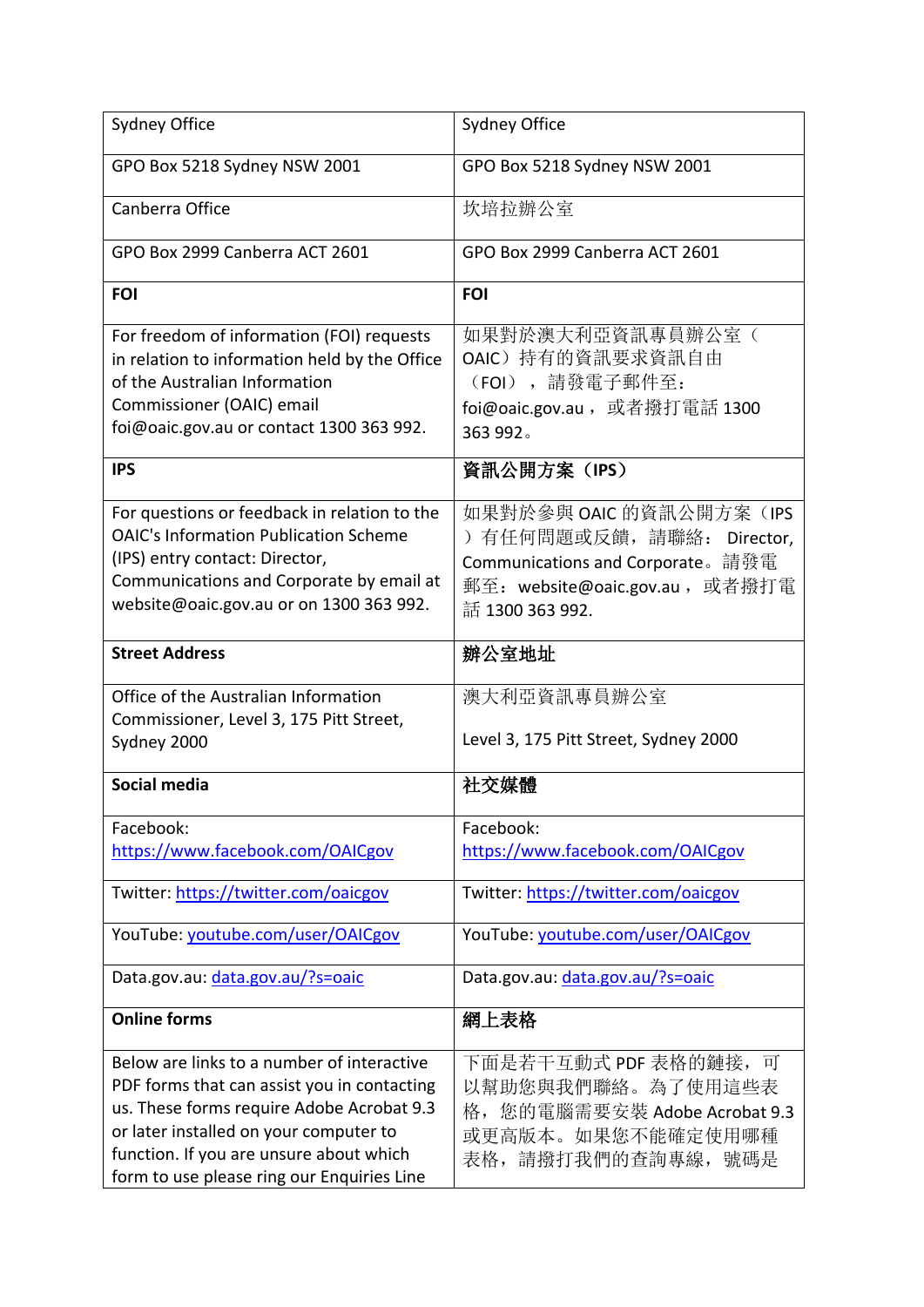| on 1300 363 992.                                                                                                                                                | 1300 363 992.                                                       |
|-----------------------------------------------------------------------------------------------------------------------------------------------------------------|---------------------------------------------------------------------|
| <b>Privacy Complaints</b>                                                                                                                                       | 關於隱私的投訴                                                             |
| Use this form to make a complaint about<br>the handling of your personal information<br>by an Australian Government agency or a<br>private sector organisation. | 本表格用於投訴澳大利亞政府機構或私<br>營機構對您的個人資訊的處理。                                 |
| <b>Privacy Complaint form</b>                                                                                                                                   | Privacy Complaint form (《關於隱私的投<br>訴》表格)                            |
| <b>Freedom of information merits review</b>                                                                                                                     | 資訊自由業績複查                                                            |
| Use this form to request a review of an FOI<br>decision by an Australian Government<br>agency.                                                                  | 本表用於要求複查澳大利亞政府機構所<br>做的 FOI 決定。                                     |
| Freedom of information merits review form                                                                                                                       | Freedom of information merits review form<br>(《資訊自由業績複查》表格)         |
| <b>Freedom of information complaints</b>                                                                                                                        | 關於資訊自由的投訴                                                           |
| Use this form to complain about the way<br>your FOI request was handled by an<br>Australian Government agency.                                                  | 本表用於投訴澳大利亞政府機構對您的<br>FOI 要求的處理。                                     |
| Freedom of information complaint form                                                                                                                           | Freedom of information complaint form<br>$\left($<br>《關於資訊自由的投訴》表格) |
| <b>Agency FOI extension of time requests</b>                                                                                                                    | 政府機構要求延長 FOI 期限                                                     |
| Australian Government agencies can use<br>this form to lodge an extension of time<br>request or to notify of an agreed extension.                               | 澳大利亞政府機構可以使用本表要求延<br>期或通知所同意的延期。                                    |
| <b>Agency FOI extension of time form</b>                                                                                                                        | <b>Agency FOI extension of time form</b>                            |
| <b>General enquiries</b>                                                                                                                                        | ∸般査詢                                                                |
| Use this form to make a general enquiry to<br>the OAIC. This form is not a complaint or<br>review form - those forms are found<br>above.                        | 本表用於向 OAIC 提出一般查詢。本表不<br>能用於投訴或要求複查, 這些表格請見<br>上文。                  |
| <b>General enquiries form</b>                                                                                                                                   | <b>General enquiries form</b>                                       |
| *Note on call costs: These calls can be                                                                                                                         | *關於通話費用的說明: 從澳大利亞的任                                                 |